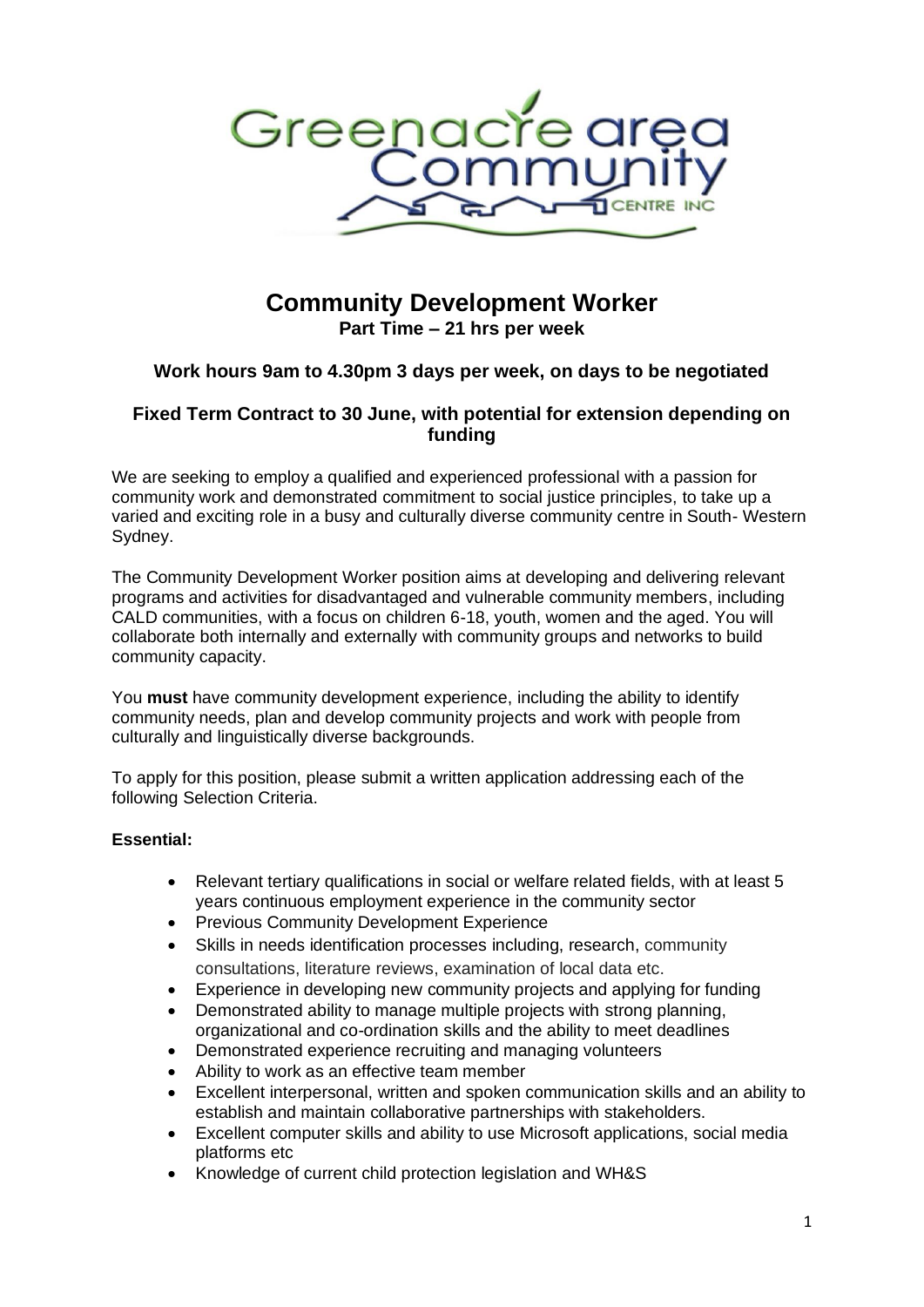• Current driver license and access to a comprehensively insured vehicle.

## **Desirable**

- Bilingual/bicultural skills.
- Experience in working with people from culturally and linguistically diverse backgrounds.
- Ability to work after hours if required

### **How to apply**

You must submit the following documents for your application be considered. Failure to submit any of the listed documents will automatically render your application invalid.

- 1. A current Resume'
- 2. A cover letter
- 3. A Statement of Selection Criteria, describing how you meet each point of the Essential and Desirable Criteria .

Child protection legislation requires preferred applicants to be subject to WWCC checks and police checks

Applicants must be Australian Citizens or have Permanent Resident Status

For an information package please email: info@gacc.org.au

### **Applications close 9am Monday 31 January 2022**

#### **Salary and Conditions:**

Social, Community, Home Care and Disability Service Industry (SCHCADS) Award, NSW.

Salary based on Level 4 of the Award. Starting salary is dependent on experience and qualifications.

#### **What we offer**

- 
- Supportive and professional team environment<br>• Transparent. Inclusive and Cohesive work culture • Transparent, Inclusive and Cohesive work culture
- Staff development & access to training opportunities
- Work in the Greenacre CBD
- Paid Christmas leave
- On site car park

**About the organisation –** Greenacre Area Community Centre (GACC) is a not-for-profit community organisation offering a range of services and programs to the local communities of Greenacre, Chullora, Mt Lewis and the wider Canterbury Bankstown Local Government Area.

We receive TEI funding and other funding to implement programs that support the local community.

We have been in operation since the late 90's. Our work centres around providing community capacity building programs for the whole community, with a particular focus on children, young people, families and socially isolated or disadvantaged communities.